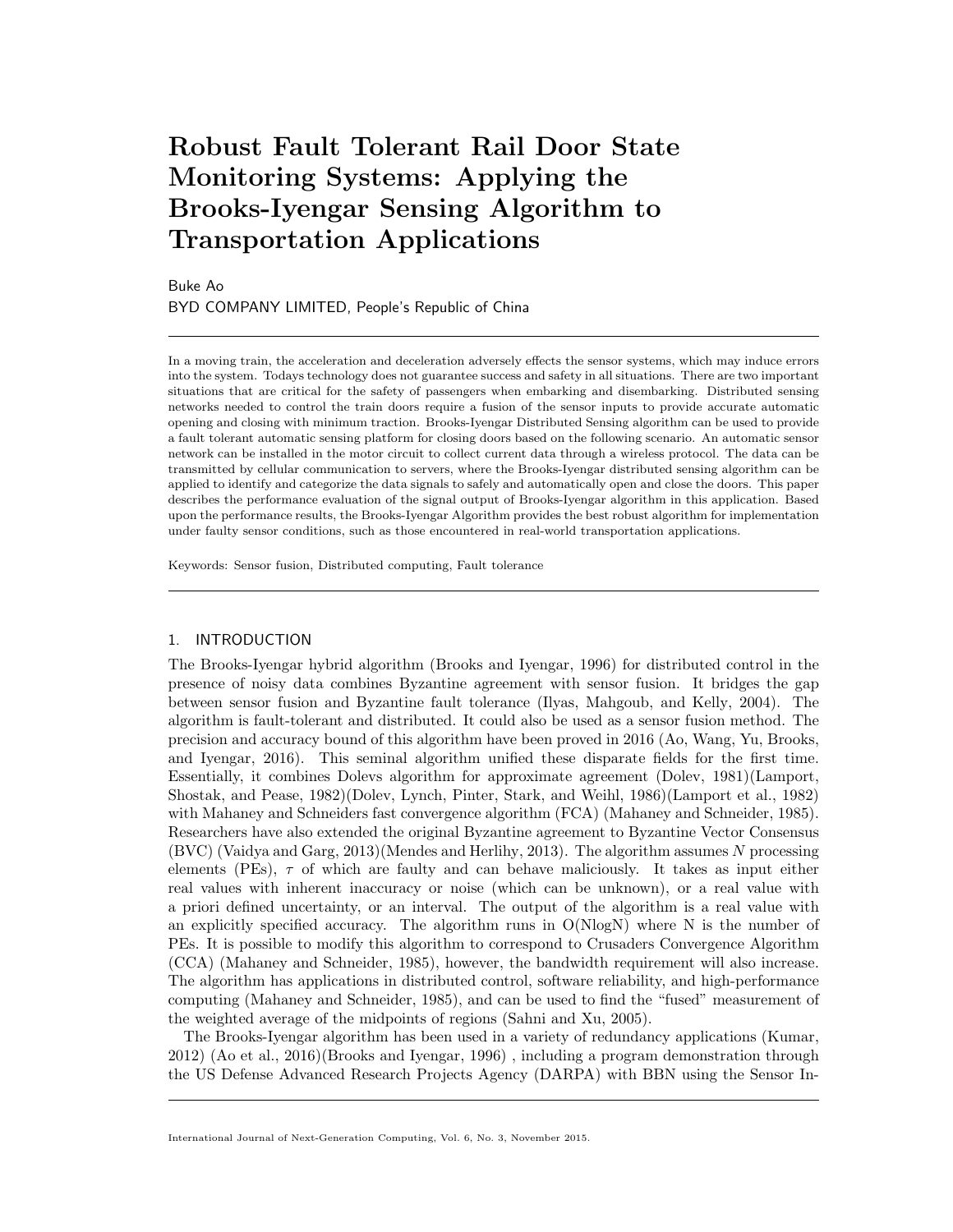formation Technology for the War Fighter (SensIT) program. SensIT program develop software for networks of distributed micro sensors, specifically in collaborative signal and information processing and fusion of data. More specifically, information was received from sensors in reconnaissance, surveillance, tracking, and targeting for battlefield operations. This work was an essential precursor to the Emergent Sensor Plexus MURI from Penn State Universitys Applied Research Laboratory (PSU/ARL), which incorporated the Brooks-Iyengar Algorithm to extend SensITs advances to create practical and survivable sensor network applications.

The Brooks-Iyengar Algorithm has also been extended into modern-day LINUX and Android operating systems. In these applications, the algorithm combines data to provide fault-tolerant data fusion which is used by 99% of the worlds top supercomputers, 79% of all smartphones worldwide, and 100% of users accessing the Internet, to provide seamless operations and service.



Figure 1. Apply Brooks-Iyengar Algorithm in The Trainp

## 2. FOUNDATIONAL FUSION RESULTS IN TRANSPORTATION APPLICATIONS

In this section of the paper, we present the theoretical applications of fusion, then demonstrate a detailed application and simulation of the Brooks-Iyengar Algorithm in solving the safety challenges of closing and opening the doors aboard moving trains. Accurately detect the state of train door such as the variable to be measured is critical to the application.

#### 2.1 Theory

In a fusion system, we want to fuse different interval values from sensors where  $\tau$  represents the number of them that are faulty. Suppose we have  $N$  sensors, which measures the variable value of  $[l_1, h_1], ..., [l_N, h_N].$ 

Notations:

- $-v_T$ : The ground truth value
- $-v$ : The output value of Brooks-Iyengar algorithm
- $-I_{BY}$ : The output interval of the Brooks-Iyengar algorithm
- $-a_{N-2\tau}$ : The left endpoint of the region where  $N-2\tau$  non-faulty intervals overlap
- $-b_{N-2\tau}$ : The right endpoint of the region where  $N-2\tau$  non-faulty intervals overlap
- —q : A set of  $N \tau$  valid measurements
- $-f: A set of \tau$  faulty measurements
- $-G$ : The set of all possible valid measurements, so  $q \in G$
- $-F$ : The set of all possible faulty measurements, so  $f \in F$

We build three theorems to describe the performance of Brooks-Iyengar algorithm in a fusion system. Theorem 1 and Theorem 2 identify the accuracy feature of Brooks-Iyengar algorithms. Theorem 3 is the comparison of Brooks-Iyengar algorithm with other related algorithms.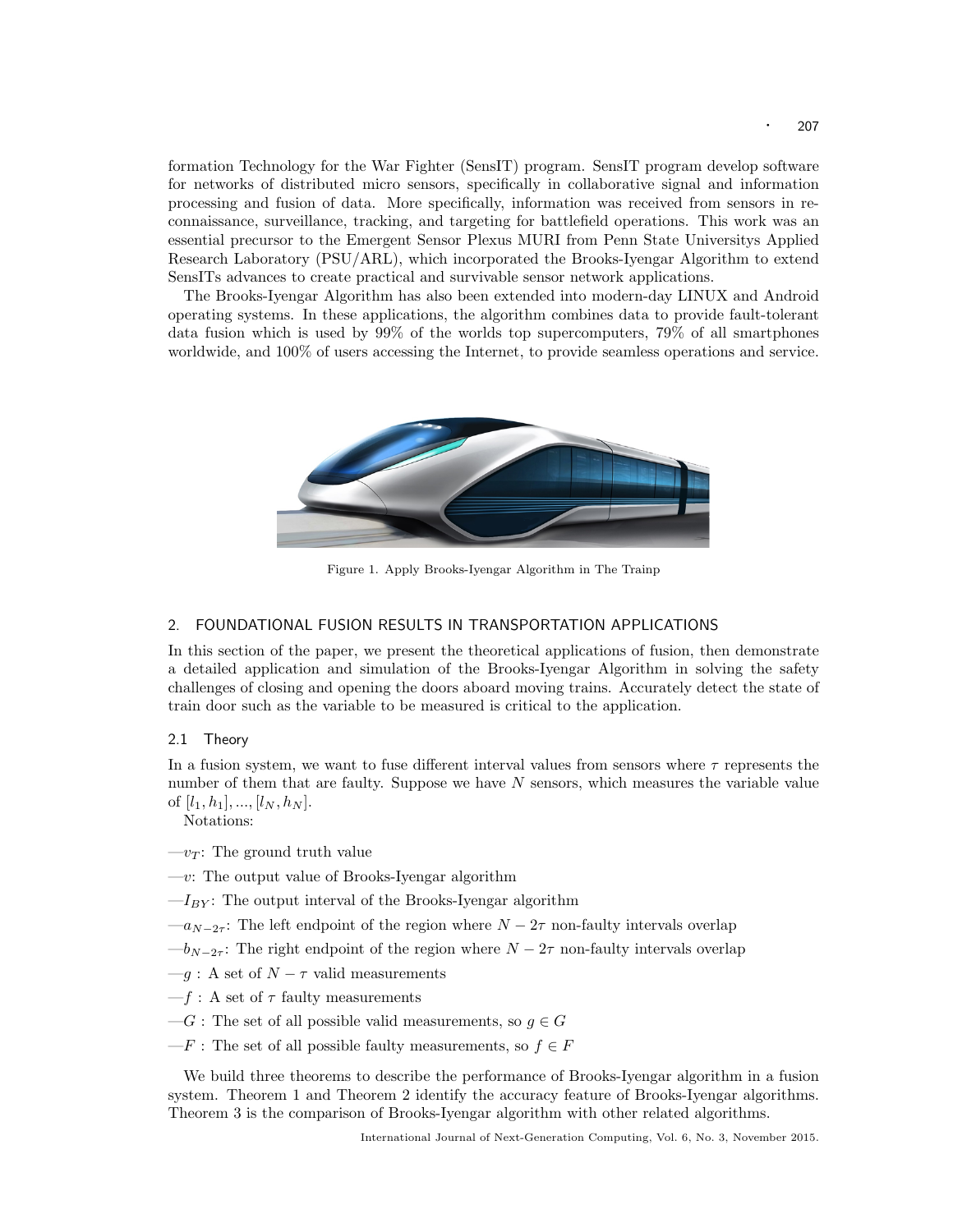THEOREM 1. In a system of N sensors which of them are faulty,  $v_T \in I_{BY} \subseteq [a_{N-2\tau}, b_{N-2\tau}]$ and

$$
|v - v_T| \le |I_{BY}| \le \min_{\tau+1} \{|v| : v \in g\}
$$

Where,  $|I_{BY}|$  is the length of the output interval, v and  $I_{BY}$  is the output value and interval of Brooks-Iyengar algorithm.

Proof. We assume all non-faulty intervals intersect on a common region, and we define it as  $I_{opt}$ . Since there are at least  $N - \tau$  non-faulty intervals, so the weight of  $I_{opt}$  is at least  $N - \tau$ , and we have  $I_{opt} \subseteq I_{BY}$ , so  $v_T \in I_{opt} \subseteq I_{BY}$ . Since there are at most  $\tau$  faulty intervals and the threshold of Brooks-Iyengar algorithm is  $N - \tau$ , so only regions that are formed by non-faulty intervals with weight equal or larger than  $N-2\tau$  intersect with  $\tau$  faulty intervals could be subset of  $I_{BY}$ . So  $[a_{N-2\tau}, b_{N-2\tau}]$  is the upper bound of  $I_{BY}$ , and  $I_{BY} \subseteq [a_{N-2\tau}, b_{N-2\tau}]$ . The equation,  $|I_{BY}| \leq \min_{\tau+1} \{|v| : v \in g\}$  has already been proved by Theorem 2 (Marzullo, 1990) as outlined by Marzullo, and as illustrated below.

THEOREM 2. The interval  $[a_{N-\tau}, b_{N-\tau}]$  is smallest interval that is guaranteed to contain the true value (Marzullo, 1990).

Proof. the proof is in Algorithm 1 (Marzullo, 1990)p, as follows.

Therefore, the algorithm below provides the fusion value  $v$  of the Brooks-Iyengar algorithm, given the set of all possible valid measurements  $g$  and all possible faulty measurements  $f$ :

 $v = BY(g, f)$ : The fusion value v of Brooks-Iyengar algorithm given g and f p

THEOREM 3. In a system of N sensors in which  $\tau$  of them are faulty, then we have two sets G and F,  $v = BY(g, f)$ , where  $g \in G$  and  $f \in F$ , then we have:

$$
\max_{g,f} |v - v_T| \le \max_{g,f} |v_{ABA} - v_T|
$$
  

$$
\max_{g,f} |v - v_T| \le \max_{g,f} |v_{BVC} - v_T|
$$
  

$$
\max_{g,f} |v - v_T| \le \max_{g,f} |v_{avg} - v_T|
$$

Where  $v_{ABA}$ ,  $v_{BVC}$  and  $v_{avg}$  are the results of Approximate Byzantine Agreement (ABA), Byzantine Vector Consensus (BVC) (Vaidya and Garg, 2013) and naive average algorithm, here we calculate the midpoints of the intervals as inputs of the two algorithms.

Proof. From Theorem 1 we know that,  $v_T \in I_{BY} \subseteq [a_{N-2\tau}, b_{N-2\tau}]$ , and from Proposition 4.1 in (Ao et al., 2016), we know there exists  $g \in G$  and  $f \in F$  such that  $v_{ABA} \notin [a_{N-2\tau}, b_{N-2\tau}]$ , which means  $\max_{g,f} |v_{ABA} - v_T| \ge \max(|b_{N-2\tau} - v_T|, |a_{N-2\tau} - v_T|) \ge \max_{g,f} |v - v_T|$ . So we have  $\max_{g,f} |v - v_T| \leq \max_{g,f} |v_{ABA} - v_T|$ . Similarly, from Proposition 4.2 in (Ao et al., 2016), there exists g,f such that  $v_{BVC} \notin [a_{N-2}, b_{N-2}]$ , and we could easily prove  $\max_{g,f} |v - v_T| \le$  $\max_{g,f} |v_{BVC} - v_T|$ . Equation (2) of (Ao et al., 2016) shows that the naive average could not tolerant fault so  $\max_{q,f} |v_{avg} - v_T| = \infty$  and then  $\max_{q,f} |v - v_T| \leq \max_{q,f} |v_{avg} - v_T|$ .

#### 3. IMPLEMENTATION

In this section, we show a cluster of sensors being used to detect the state of opening and closing of the trains doors. The situation could involve more than one hundred sensors, where as many as one third of the sensors could be faulty yet using the Brooks-Iyengar Algorithm, we can still maintain accurate results.

Accurately detecting the state of the train's door is very crucial for ensuring people's safety. However, traditional scheme uses a single sensor to detect the current or some other variables of the train's door system is not accurate when the sensor behaves fault. By leveraging Brooks-Iyengar algorithm, we could use multiple sensors to measure variables (current, etc.) robustly and accurately.

International Journal of Next-Generation Computing, Vol. 6, No. 3, November 2015.

208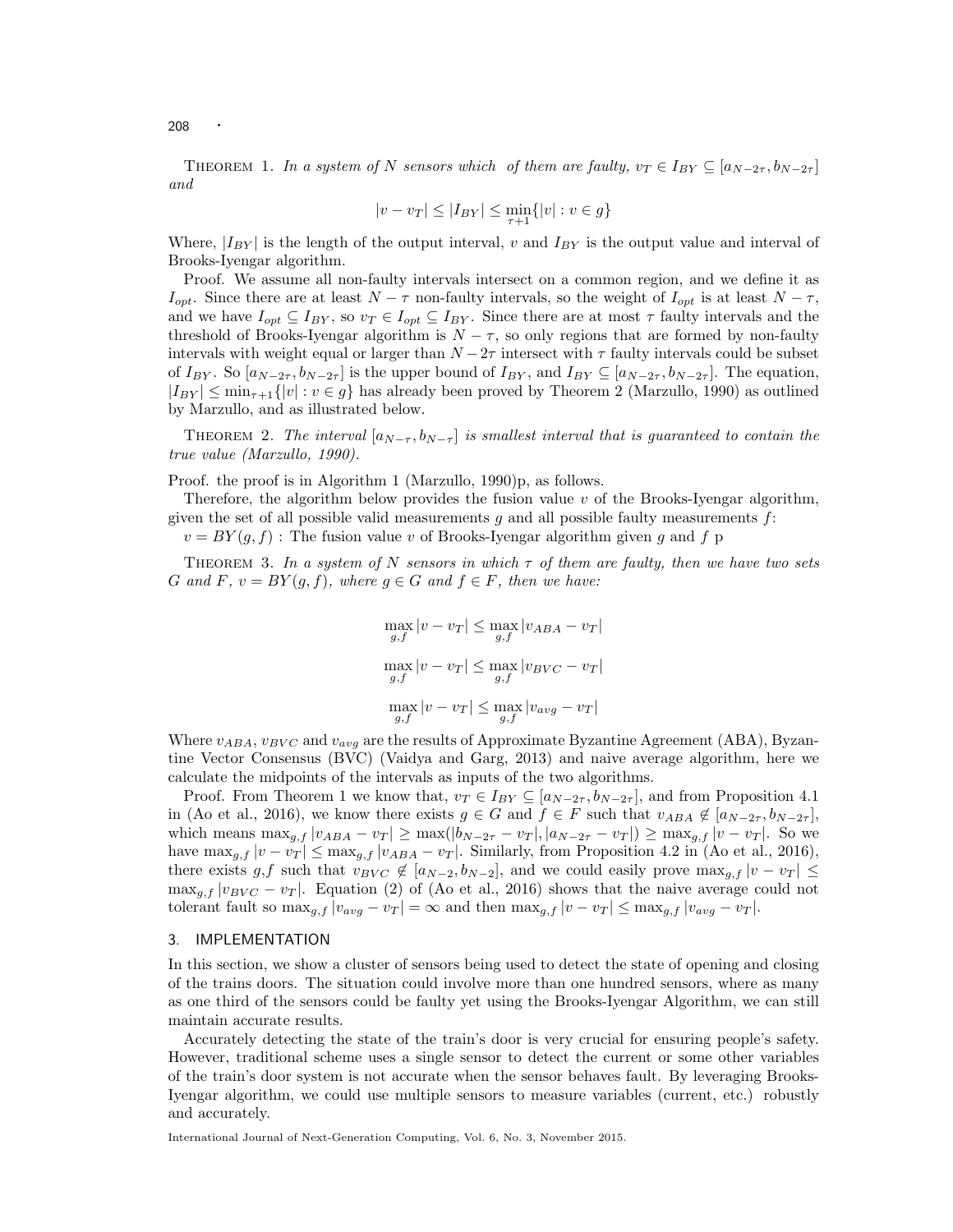For example, let us use 4 sensors, where one of them is faulty. Each sensor's output is  $[v_i \sigma, v_i + \sigma$ ,  $1 \leq i \leq 4$ , where the uncertainty bound for non-faulty and faulty sensors is identical for simplicity, so the ground truth  $v_T$  could be any point within the bound for non-faulty sensors but the output of fault sensor may not contain the ground truth  $v<sub>T</sub>$ . The simulation is as follows.



Figure 1. The Output of Brooks-Iyengar Algorithm

Figure 1 gives an example of the output of Brooks-Iyengar algorithm. The green line is ground truth that has been pre-defined. We have 4 sensors to measure the variable, where one of them is faulty. The blue line is the fused value of Brooks-Iyengar Algorithm and we could also find that the ground truth lies in the upper bound and lower bound of Brooks-Iyengar Algorithm.



Figure 2. Comparison of Brooks-Iyengar Algorithm and Average

Figure 2 shows a comparison between Brooks-Iyengar algorithm and the naive average algorithm. We assume that the distance between ground truth and faulty sensor reading is Gaussian distribution. Then we run two algorithms in the same condition. From the simulation results, we could find that the bound of Brooks-Iyengar algorithm always contains the ground truth, while the output of naive average sometimes is far from the ground truth. Since the bound of Brooks-Iyengar algorithm smallest bound to contain the ground truth, the green line that is not in the bound must be faulty outputs, which are denoted by the red points.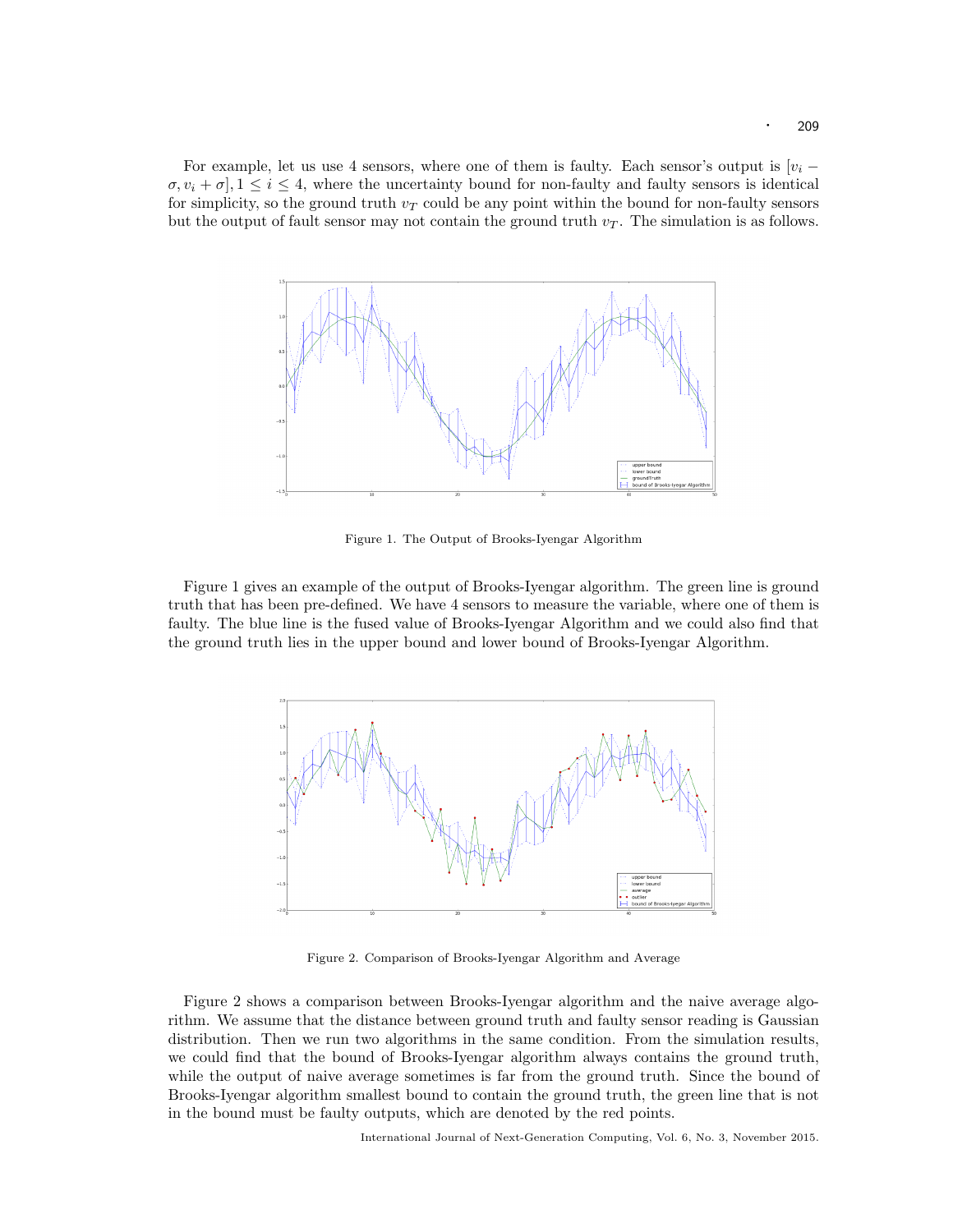

Figure 3. The Output of Two Algorithms When Faulty Values Increase

Figure 3 considers the output of Brooks-Iyengar algorithm and naive average, when the faulty sensor reading keeps increasing. We could find that when the faulty sensor readings increase, the output of naive average algorithm becomes larger and larger, which indicates its sensitive to bad sensor readings. Both the output value and bound of Brooks-Iyengar algorithm are robust when the faulty sensor reading becomes larger, which shows that the Brooks-Iyengar algorithm is robust to outlier or faulty sensor readings.

#### 4. CONCLUSION

In this train example, with acceleration and deceleration adversely affecting the sensor systems, the authors induced an error in one of the sensors to examine the effectiveness of the Brooks-Iyengar Algorithm in these applications. Since todays technology does not guarantee success and safety in all situations, the Brooks-Iyengar algorithm can significantly improve the fault tolerance of these systems, providing a greater margin of safety for operations. In doing so, there are two important situations that are critical for the safety of passengers when embarking and disembarking. Distributed sensing networks needed to control the train doors require a fusion of the sensor inputs to provide accurate automatic opening and closing with minimum traction. An automatic sensor network can be installed in the motor circuit to collect current data through a wireless protocol. The data can be transmitted by cellular communication to servers, where the Brooks-Iyengar distributed sensing algorithm can be applied to identify and categorize the data signals to safely and automatically open and close the doors.

In this paper, the authors described and demonstrated the performance evaluation of the signal output of Brooks-Iyengar algorithm in this application. Based upon the performance results, the Brooks-Iyengar Algorithm provides the best robust algorithm for implementation under faulty sensor conditions, such as those encountered in real-world transportation applications.

#### References

- Ao, B., Wang, Y., Yu, L., Brooks, R. R., and Iyengar, S. S. 2016. On precision bound of distributed fault-tolerant sensor fusion algorithms. ACM Comput. Surv.  $49, 1$  (May), 5:1–5:23.
- Brooks, R. R. and Iyengar, S. S. 1996. Robust distributed computing and sensing algorithm. Computer 29, 6 (June), 53–60.

Dolev, D. 1981. The byzantine generals strike again. Tech. rep., Stanford, CA, USA.

Dolev, D., Lynch, N. A., Pinter, S. S., Stark, E. W., and Weihl, W. E. 1986. Reaching approximate agreement in the presence of faults. J.  $ACM$  33, 3 (May), 499–516.

International Journal of Next-Generation Computing, Vol. 6, No. 3, November 2015.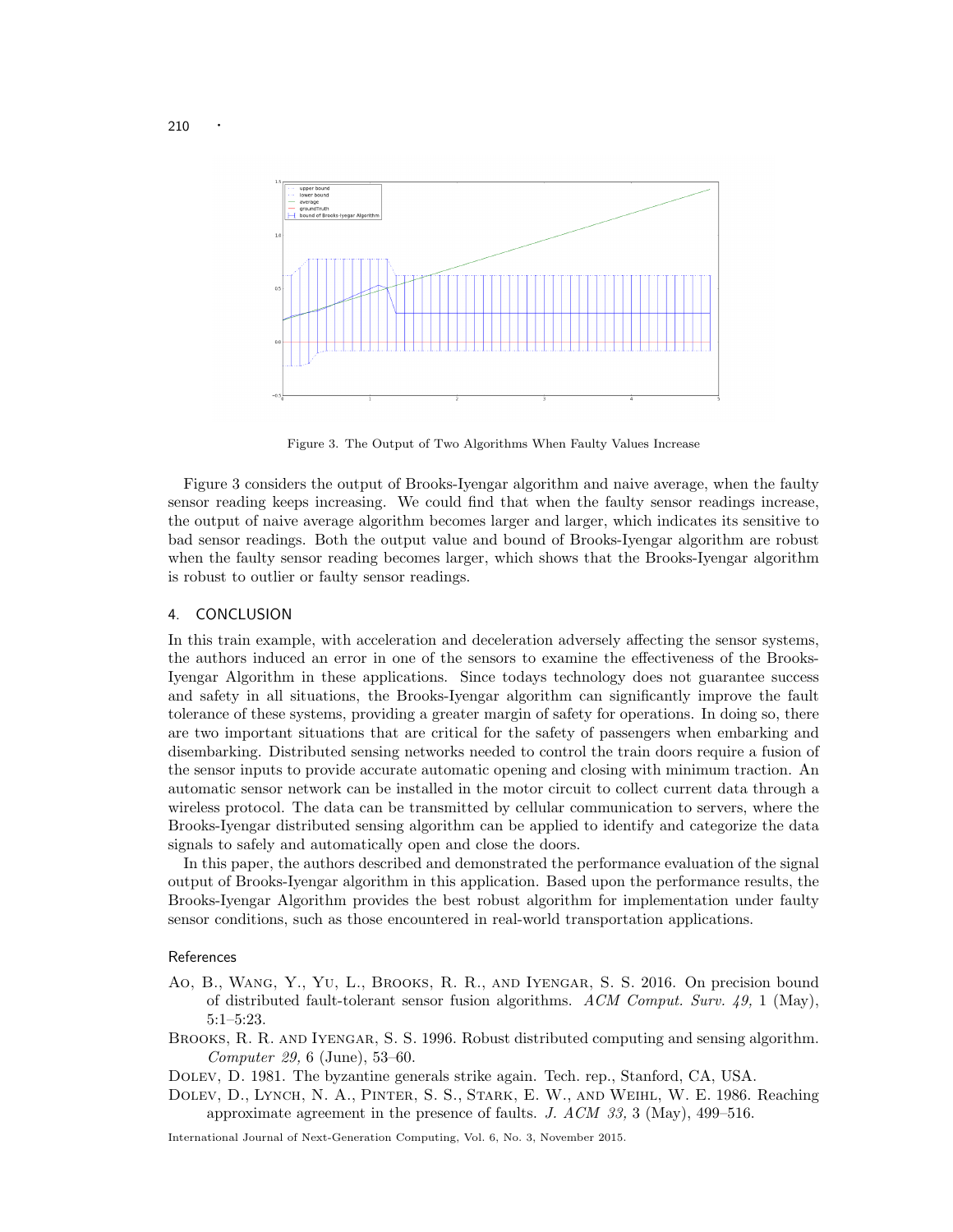- Ilyas, M., Mahgoub, I., and Kelly, L. 2004. Handbook of Sensor Networks: Compact Wireless and Wired Sensing Systems. CRC Press, Inc., Boca Raton, FL, USA.
- KUMAR, V. 2012. Computational and compressed sensing optimizations for information processing in sensor network. IJNGC 3.
- Lamport, L., Shostak, R., and Pease, M. 1982. The byzantine generals problem. ACM Trans. Program. Lang. Syst. 4, 3 (July), 382–401.
- Mahaney, S. R. and Schneider, F. B. 1985. Inexact agreement: Accuracy, precision, and graceful degradation. In Proceedings of the Fourth Annual ACM Symposium on Principles of Distributed Computing. PODC '85. ACM, New York, NY, USA, 237–249.
- MARZULLO, K. 1990. Tolerating failures of continuous-valued sensors. ACM Trans. Comput. Syst. 8, 4 (Nov.), 284-304.
- Mendes, H. and Herlihy, M. 2013. Multidimensional approximate agreement in byzantine asynchronous systems. In Proceedings of the Forty-fifth Annual ACM Symposium on Theory of Computing. STOC '13. ACM, New York, NY, USA, 391–400.
- Sahni, S. and Xu, X. 2005. Algorithms for wireless sensor networks. IJDSN 1, 35–56.
- Vaidya, N. H. and Garg, V. K. 2013. Byzantine vector consensus in complete graphs. In Proceedings of the 2013 ACM Symposium on Principles of Distributed Computing. PODC '13. ACM, New York, NY, USA, 65–73.